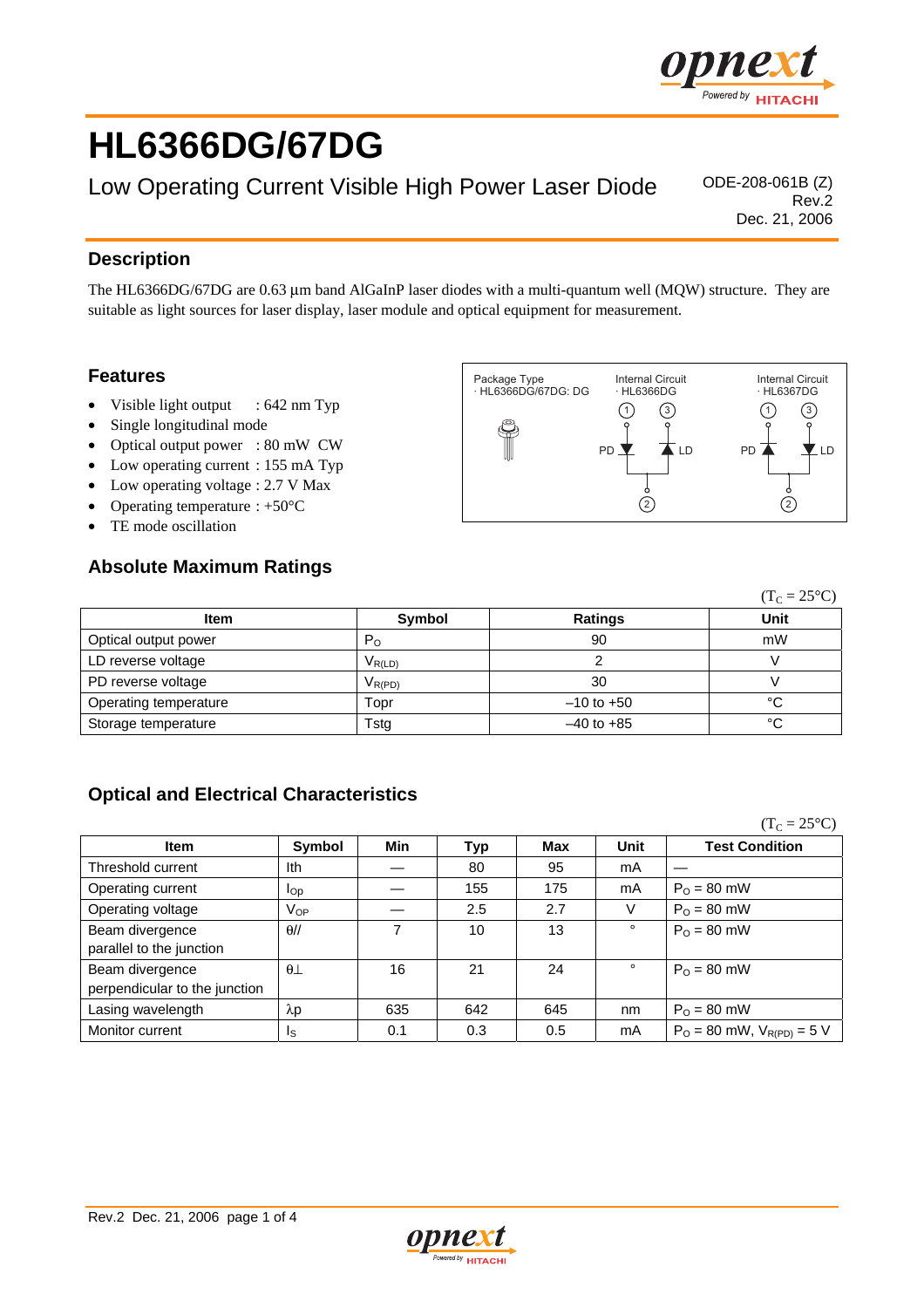## **Typical Characteristic Curves**



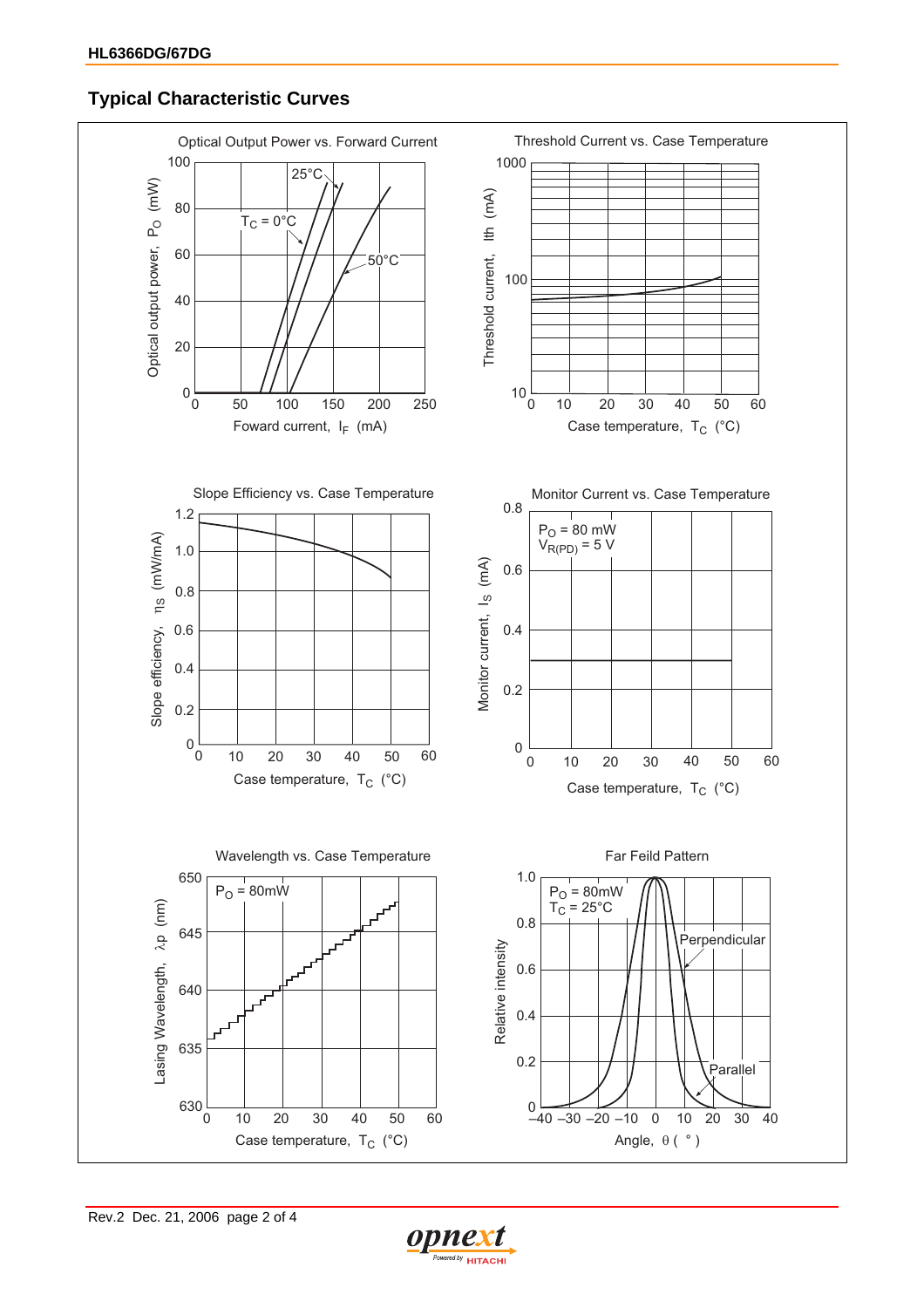### **Package Dimensions**